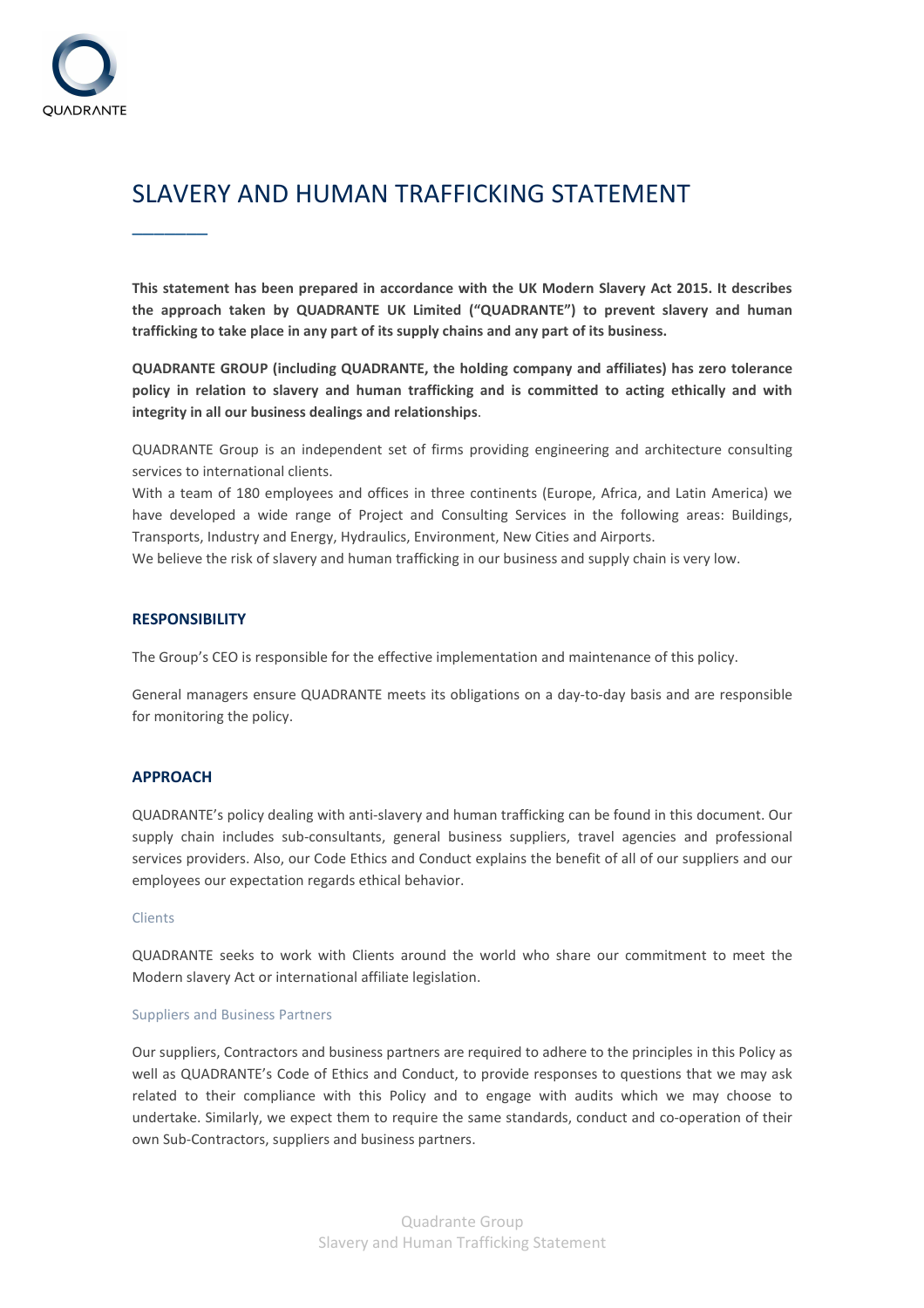

We undertake appropriate due diligence in evaluating contractors, suppliers and business partners before formalizing relationships with them.

#### Employees

We seek to have a culture of mutual respect among all employees, with equal opportunities promoting fair employment, considering local culture and laws.

We are committed to paying at least the local national living wage to employees and expect our contractors, suppliers and business partners to do the same.

#### Speak Up and Whistleblower

We encourage staff to raise concerns without fear of reprisal and provide a number of communications channels for this purpose. All employees and suppliers are encouraged to speak up if they become aware of any breaches to our policies.

# **COMMITMENT**

Modern slavery is a crime and a violation of fundamental human rights. It takes various forms, such as slavery, servitude, forced and compulsory labour and human trafficking in order to exploit them for personal or commercial gain. QUADRANTE has a zero tolerance policy in relation to any form of slavery or human trafficking, and fully embraces the key principles of the Modern Slavery Act 2015.

This Policy sets our values as they apply to Third Parties for ethical behaviour when interacting with QUADRANTE, or when acting on its behalf.

Although we think our risk is extremely low regarding any slavery or human trafficking issues, QUADRANTE expects Third Parties to conduct their business lawfully in full compliance with the Modern Slavery Act 2015 and in accordance with the principles set out not only within our Code of Ethics and Conduct, and in particular.

- 1. Employees of Third Parties ("Workers") must be working voluntarily. Workers shall not be subject to forced, prison, bonded, indentured, slave, trafficked or compulsory labour in any form, including forced overtime and their broader human rights shall also be respected.
- 2. Workers must have the right to terminate their employment freely, as appropriate following a reasonable period of notice (contractual or otherwise) in accordance with applicable laws and collective agreements and without the imposition of any improper penalties.
- 3. Workers shall not be mentally or physically coerced to provide their labour.
- 4. Workers shall not have their identity or travel permits, passports, or other official documents or any other valuable items confiscated or withheld as a condition of employment and the withholding of property shall not be used directly or indirectly to restrict Workers' freedoms or to create workplace slavery.
- 5. Fees or costs associated with the recruitment of Workers (including but not limited to fees related to work visas, travel costs and document processing costs) shall not be charged to Workers whether directly or indirectly.
- 6. Workers shall have their terms of employment or engagement set out in a written document that is easily understandable to them and which clearly sets out their rights and obligations. Such written terms shall be provided to the worker in advance of them starting work, shall be honoured